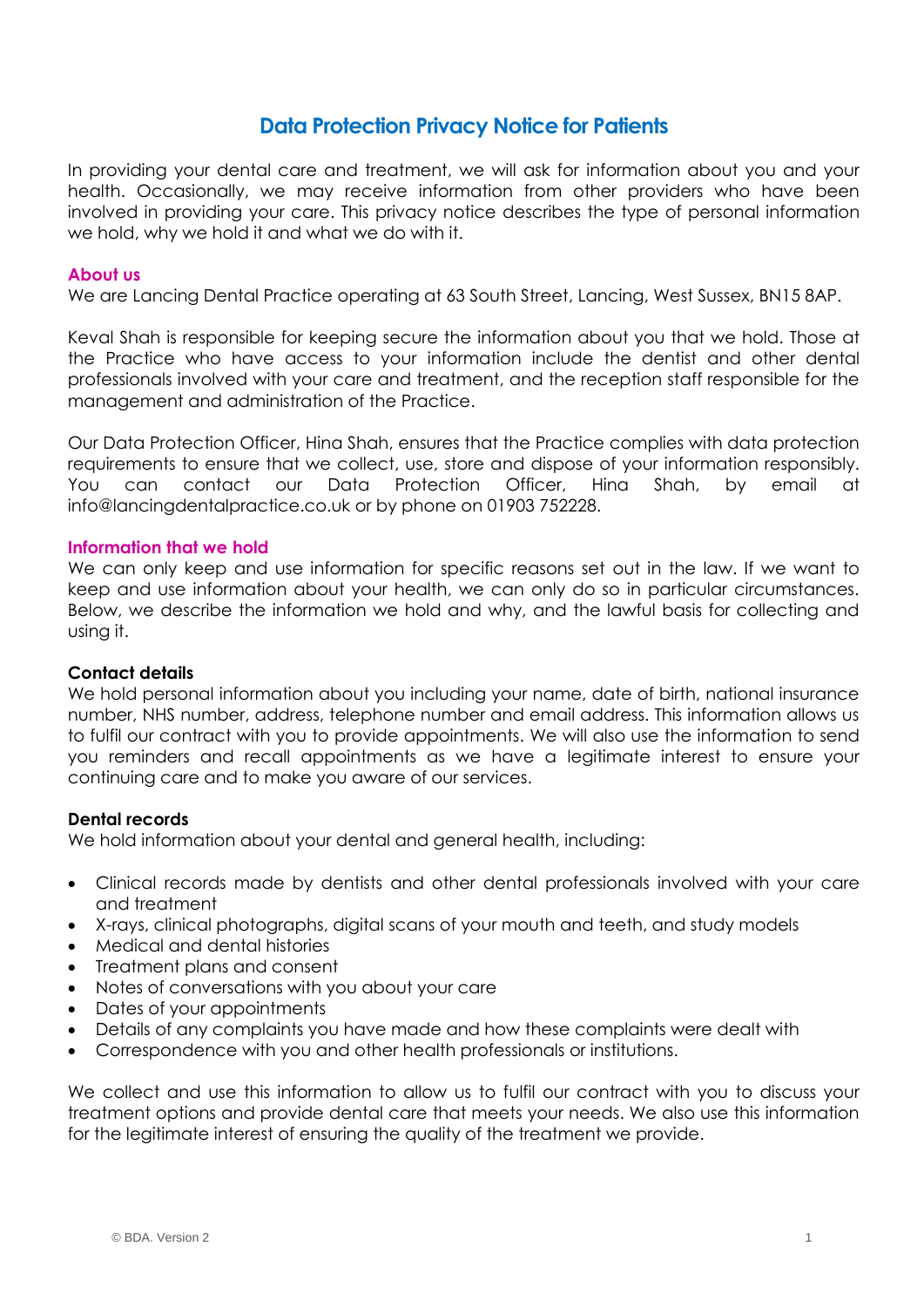## **Financial information**

We hold information about the fees we have charged, the amounts you have paid and some payment details. This information forms part of our contractual obligation to you to provide dental care and allows us to meet legal financial requirements.

Where your dental care is provided under the terms of the NHS, we are required to complete statutory forms to allow payments to be processed. This is an NHS requirement.

#### **How we use your information**

To provide you with the dental care and treatment that you need, we require up-to-date and accurate information about you.

We will share your information with the NHS and/or your private dental plan provider in connection with your dental treatment.

We may contact you to conduct patient surveys or to find out if you are happy with the treatment you received for quality control purposes.

We will seek your preference for how we contact you about your dental care. Our usual methods are telephone, email or letter.

## **Sharing information**

Your information is normally used only by those working at the Practice but there may be instances where we need to share it – for example, with:

- Your doctor
- The hospital or community dental services or other health professionals caring for you
- Specialist dental or medical services to which we may refer you
- NHS payment authorities
- The Department for Work and Pensions and its agencies, where you are claiming exemption or remission from NHS charges
- Dental laboratories
- Debt collection agencies
- Private dental schemes of which you are a member.

We will only disclose your information on a need-to-know basis and will limit any information that we share to the minimum necessary. We will let you know in advance if we send your medical information to another medical provider and we will give you the details of that provider at that time.

In certain circumstances or if required by law, we may need to disclose your information to a third party not connected with your health care, including HMRC or other law enforcement or government agencies.

#### **Keeping your information safe**

We store your personal information securely on our Practice computer system and in a manual filing system. Your information cannot be accessed by those who do not work at the Practice; only those working at the Practice have access to your information. They understand their legal responsibility to maintain confidentiality and follow Practice procedures to ensure this.